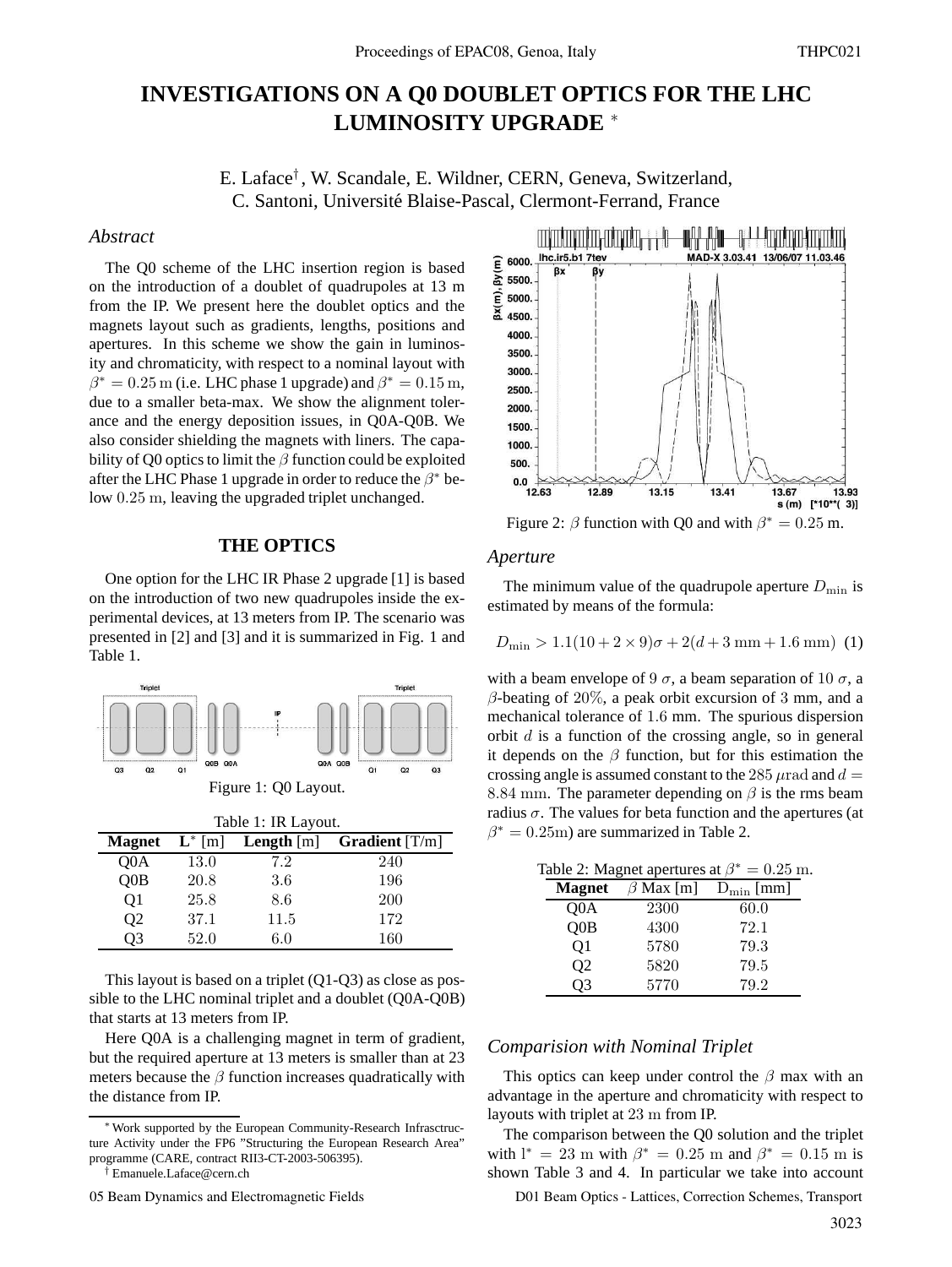the maximum value of the  $\beta$  function in the final focusing interaction region, the largest aperture required in the magnets (in general Q2) and the chromaticity contribution from IP to Q3.

| Table 3: Q0 vs. Nominal with $\beta^*$ =0.25 m. |                |  |  |  |  |
|-------------------------------------------------|----------------|--|--|--|--|
| $\Omega$                                        | <b>Nominal</b> |  |  |  |  |
| 5820                                            | 9673           |  |  |  |  |
| 79.5                                            | 88             |  |  |  |  |
| $-22.76$                                        | $-28.12$       |  |  |  |  |
|                                                 |                |  |  |  |  |

| Table 4: Q0 vs. Nominal with $\beta^*$ =0.15 m. |  |  |  |
|-------------------------------------------------|--|--|--|
|-------------------------------------------------|--|--|--|

|                        | $\bf{O}0$ | <b>Nominal</b> |
|------------------------|-----------|----------------|
| Max $\beta$ [m]        | 9696      | 16120          |
| Max Aperture [mm]      | 89        | 100            |
| <b>IR Chromaticity</b> | $-37.93$  | $-46.87$       |

### **MISALIGNMENTS**

Following the arguments in [4] it is possible to estimate the misalignment tolerance of Q0A and Q0B. We have to consider two cases, one in which there is a relative misalignment in between Q0A and Q0B, the other in which Q0A-Q0B are in a rigid structure and the structure is misaligned with respect to the inner triplet.

In thin lens approximation, the shift  $\delta_x(s)$  of the closed orbit, resulting from quadrupole displacements  $\Delta X_{Q_i}$ , is given by:

$$
\delta_x(s) = \xi \left[ \sum_i \left( \theta \sqrt{\beta_x} \right)_i \cos \left( \pi Q_x - |\Delta \mu_i| \right) \right] \tag{2}
$$

where  $\theta_i = K_i l_i \Delta X_{Q_i}$  is the deflection angle of the dipolar component of the misaligned magnet  $Q_i$ ,  $\Delta \mu_i = \mu_x(s)$  –  $\mu_x(s_i)$  and the  $\xi$  parameter is  $\sqrt{\beta_x(s)}$  $\frac{\sqrt{P_x(s)}}{2\sin(\pi Q_x)}$ .

Note that the sign of  $\delta_x(s)$  depends on two factor: the beam and the quadrupole. A positive dipolar component for beam 1 corresponds to a negative one for beam 2. An alignment error in the shared region creates a different effect with respect to a misalignment in the not-shared sector. On the other hand, if the Q0A and Q0B magnets move in phase, the kicks of the quadrupoles tend to compensate since the positive dipolar component for the focusing magnet corresponds to a negative dipolar component for the defocusing magnet.

A numerical estimation of  $\delta_x(s)$  induced by Q0A misalignment can be performed using  $Q_x = 64.31, K =$ 0.01027 m<sup>-2</sup>, l = 7.2 m,  $\beta_x$  = 2300 m and  $\mu_x(s)$  –  $\mu_x(s_i)| = \frac{\pi}{2}$ . In this case  $\delta_x(s) \approx 0.825 \sqrt{\beta_x(s)} \Delta X_{Q_x}$ , i.e. a closed orbit error of 1.5 mm for a displacement of  $50 \mu m$ .

For Q0B one should use  $K = -0.0084 \,\mathrm{m}^{-2}$ ,  $l = 3.6 \,\mathrm{m}$ ,  $\beta_x = 4300 \text{ m}, Q_x = 64.31 \text{ and } |\mu_x(s) - \mu_x(s_i)| = \frac{\pi}{2}.$ Then one has  $\delta_x(s) \approx -0.459 \sqrt{\beta_x(s)} \Delta X_{Q_x}$  and a closed orbit error of 0.8 mm is given by a misalignment of  $50 \mu$ m.

05 Beam Dynamics and Electromagnetic Fields

If the Q0 doublet is mounted in a rigid structure, the closed orbit error induced by a misalignment of the structure itself is almost compensated and the required alignment precision (according to [4]) becomes of hundreds of  $\mu$ m.

#### **ENERGY DEPOSITION**

The scattered particles that come from the IP and collide on the magnets are an important issue to consider in the Q0 layout . These particles increase the temperature on the superconducting coils of the magnets with a possible risk of quench.

To evaluate the energy deposition a fully integrated particle physics MonteCarlo simulation package (FLUKA) is used. The simulations are performed with the optic v6.5, a full crossing angle of  $285 \mu$ rad and a luminosity of  $10^{35}$  cm<sup>-2</sup>s<sup>-1</sup>, this parameter is assumed just as a scaling factor for the energy deposition in a scenario of a luminosity upgrade of a factor 10; a crossing angle of  $285 \mu$ rad and a luminosity of  $10^{35}$  cm<sup>-2</sup>s<sup>-1</sup> are in general incompatible without a beam-beam compensation scheme. The geometry of the magnets used in FLUKA is schematized in Fig. 3.



Figure 3: Magnet schematization for FLUKA.



Figure 4: Energy deposition in Q0A.

The first estimation of energy deposition on Q0A is shown in Fig. 4. The energy peak on the coils is around  $100 \text{ mW/cm}^3$  that is unacceptable for Nb-Ti (with a limit of  $\sim 4.3 \text{ mW/cm}^3$ ) but also for Nb<sub>3</sub>Sn (with a limit of

D01 Beam Optics - Lattices, Correction Schemes, Transport